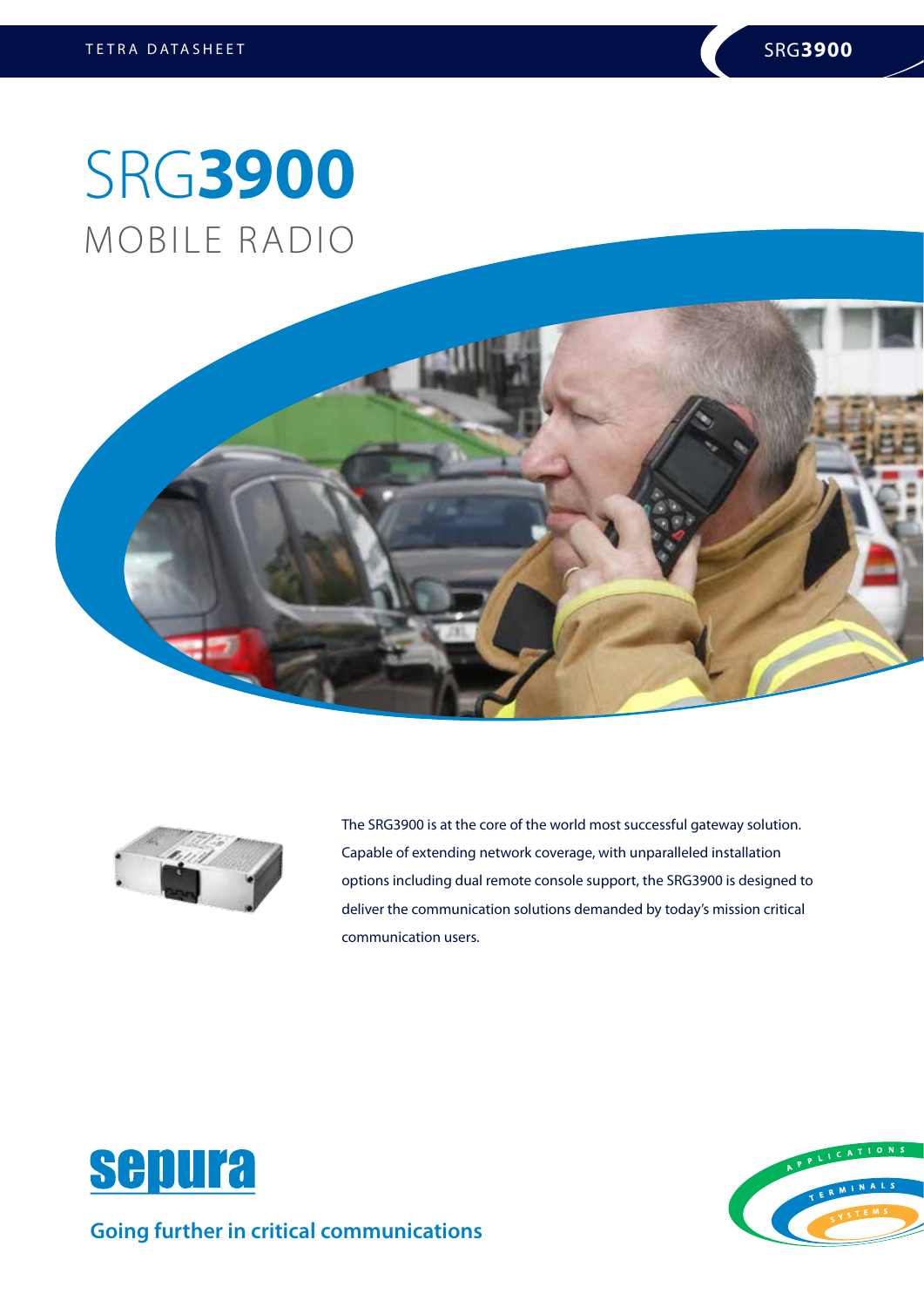## SRG**3900** POWERFUL, FLEXIBLE, INTELLIGENT



#### **EXTENDED COVERAGE**

With a 10W RF TETRA engine – one of the most powerful and sensitive of any mobile radio – the SRG3900 extends communication, both on and off-network, into areas where it simply was not possible before.

- **Powerful**: Class 2 TETRA transmission, transmitting at 10W
- **Sensitive**: receiver sensitivity rated well beyond ETSI specifications

#### **Smart gateway extends on-network coverage**

The SRG3900 pioneered gateway mode and is the world's most widely deployed gateway solution.

An SRG3900 gateway – positioned within a vehicle with a high-gain antenna, to access the TMO network – retransmits information between on-network (TMO) and off-network users (DMO), allowing those working off-network to maintain communication with the control room as well as on-network users. Typically, this extends network coverage into blind spots such as buildings and tunnels.

- **Simplified communications**: to contact the team, the control room need only contact the SRG3900, which routes all communication to the team's hand-portable radios
- **Smart tracking, safer operation**: DMO user location, routed through the SRG, is tracked on control room AVL/APL mapping solutions, allowing for a swift response if assistance is required

#### **Powerful repeater extends off-network coverage**

Off-network users working in Direct Mode (DMO) are limited by

the range of their hand-held radios. To extend operational range, a repeater can be used. The SRG3900's class-leading 10W Class 2 TETRA engine, combined with its repeater capability, extends coverage far beyond the range typically achieved by handportable radios alone.

#### **FLEXIBLE**

#### **Multiple installation options**

The SRG3900 offers multiple installation options, allowing the SRG to be tailored to match the needs of the user in a variety of vehicles and scenarios.

- **Transceiver only** for remote RCU/SCADA telemetry operation
- **Single console** for car-, motorcycle-, marine-, desk-, air-<sup>1</sup> and rackbased solutions
- **Dual console** for larger vehicles and trains<sup>1</sup> requiring multiple control points, each mountable up to 30m from the transceiver

#### **Widest range of consoles on the market**

Each of our consoles is designed to address specific user, operational and environmental needs, allowing the user to precisely tailor the SRG3900 to their requirements.

- **DIN mountable console (SCC)**: high-resolution colour console, IP54 certified, AMPS or DIN-slot mounted, ideal for in-vehicle use or as desk-mounted station
- **IP67 full and mini handlebar-mountable consoles**: ideal for use on motorcycles and in the marine environment
- **Handset-based consoles (HBC)**: space-saving, high-resolution IP55 colour consoles. Ideal for use alongside legacy installations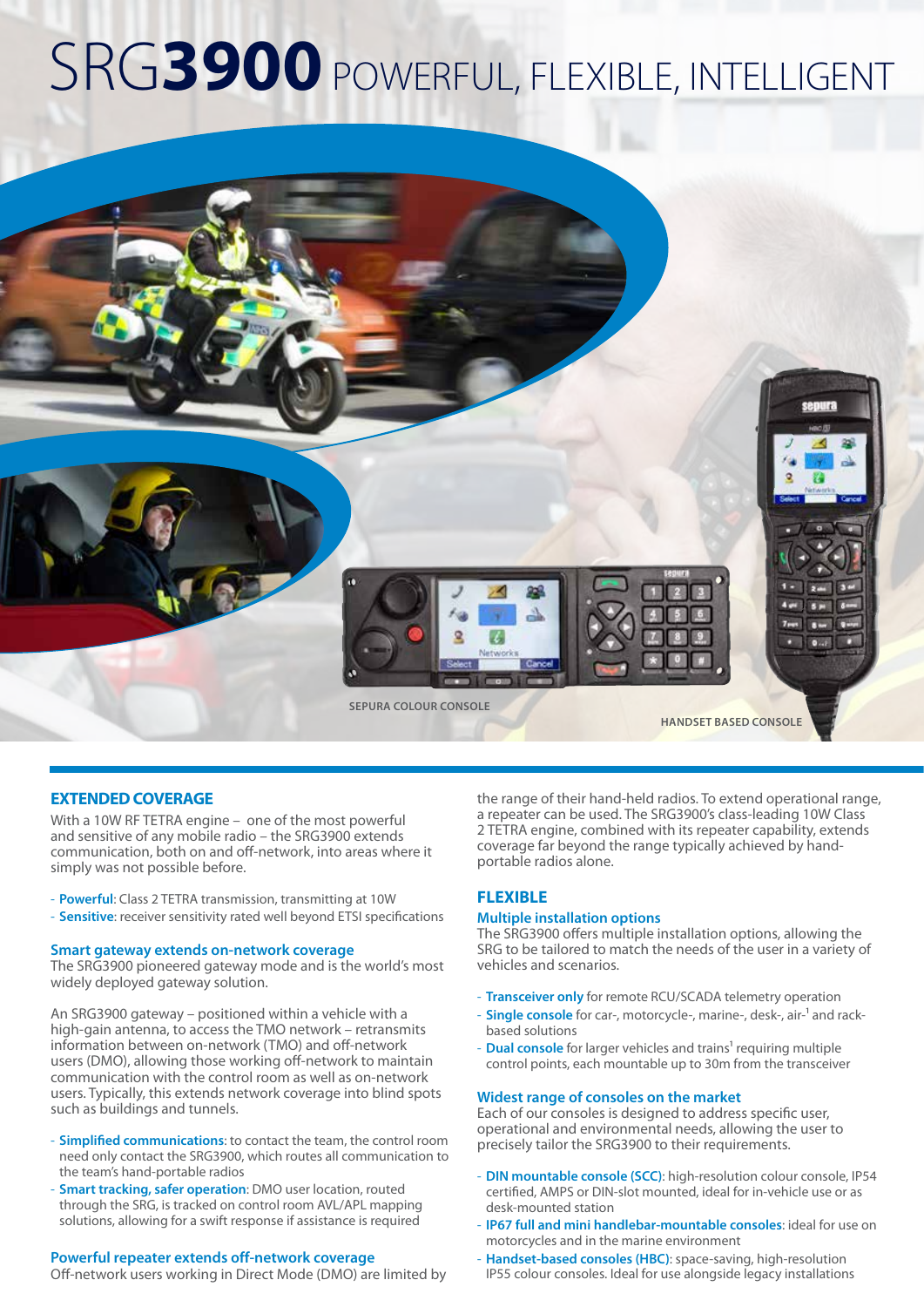

#### › **Powerful**

- **Class-leading radio coverage** via the 10 Watt RF engine
- **Extended on- and off-network coverage**
- **Loud, clear audio** with 8W audio drive

#### › **Flexible**

- **Extensive installation options** and the widest range of consoles on the market
- **Support for up to six accessories** on a dual console installation
- **Adaptable audio** supports line-level audio for integration with third-party PA broadcast, local recording and radio equipment
- **Intuitive user interface**  with choice of presentation styles minimises training costs

#### › **Intelligent**

- **Smart applications** streamline processes and boost productivity
- **Crypto-secure**: supports all Sepura's class-leading crypto solutions

– allowing an easy migration to TETRA – or at the rear of ambulances and fire tenders

- **Virtual consoles**: allowing control from a PC or tablet running Microsoft Windows
- Air-approved consoles<sup>1</sup>
- **Train consoles**<sup>1</sup>

#### **Perfectly tailored audio**

The SRG supports an extensive package of audio capabilities and accessories that deliver loud and clear audio in locations as diverse as control rooms, cars and motorcycles, power boats or helicopters.

- Dual speaker support<sup>1</sup>
- Up to three audio accessories per console
- Wired and hot-swap accessories

#### **USER-FRIENDLY**

**Intuitive interface** offers three presentation styles – grid, list and compatibility mode – making the SRG3900 easy to use for both seasoned users and new users familiar with smartphones, helping to minimise training costs.

**Customer-defined SmartMenus** give intuitive access to hundreds of soft key features. Related functions can be grouped together, allowing features to be activated quickly with no need to remember complicated key combinations.

**Macro keys** allow a complex sequence of functions to be combined and activated at the touch of a single key.

**Simple 'press and go' functionality** enables advanced features such as repeater and gateway operation at the touch of a button.

#### **INTELLIGENT**

**Sepura Picture Message** securely transmits images and associated text to the radio, permitting simultaneous distribution to multiple user groups via SDS. This allows the rapid dissemination of data, such as missing person information.

**Short Data Applications (SDAs)**, permit the deployment of applications that simply and intelligently interact with a back-end systems, allowing the automation of work flow and job allocation.

**WAP and SDS URL shortcuts** allow the user to browse images and text organised into a convenient and intuitive WAP site, accessed over the TETRA network.

**Status-triggered functions** facilitate remote control of SRG3900 over the air, from an authorised Sepura radio or backend control system.

**GPS and Glonass satellite tracking** – along with SBAS differential GPS support and CW anti-jamming technology – provides a greater degree of accuracy and security.

While functioning as a gateway, the SRG3900 will automatically translate received GPS location messages from DMO users of Sepura hand-held radios, allowing their continued tracking.

**Network Performance monitoring:** the SRG3900 can be remotely interrogated for a report on the signal level, location, neighbour cells and data latency of a TETRA network, allowing monitoring and auditing of the network service quality.